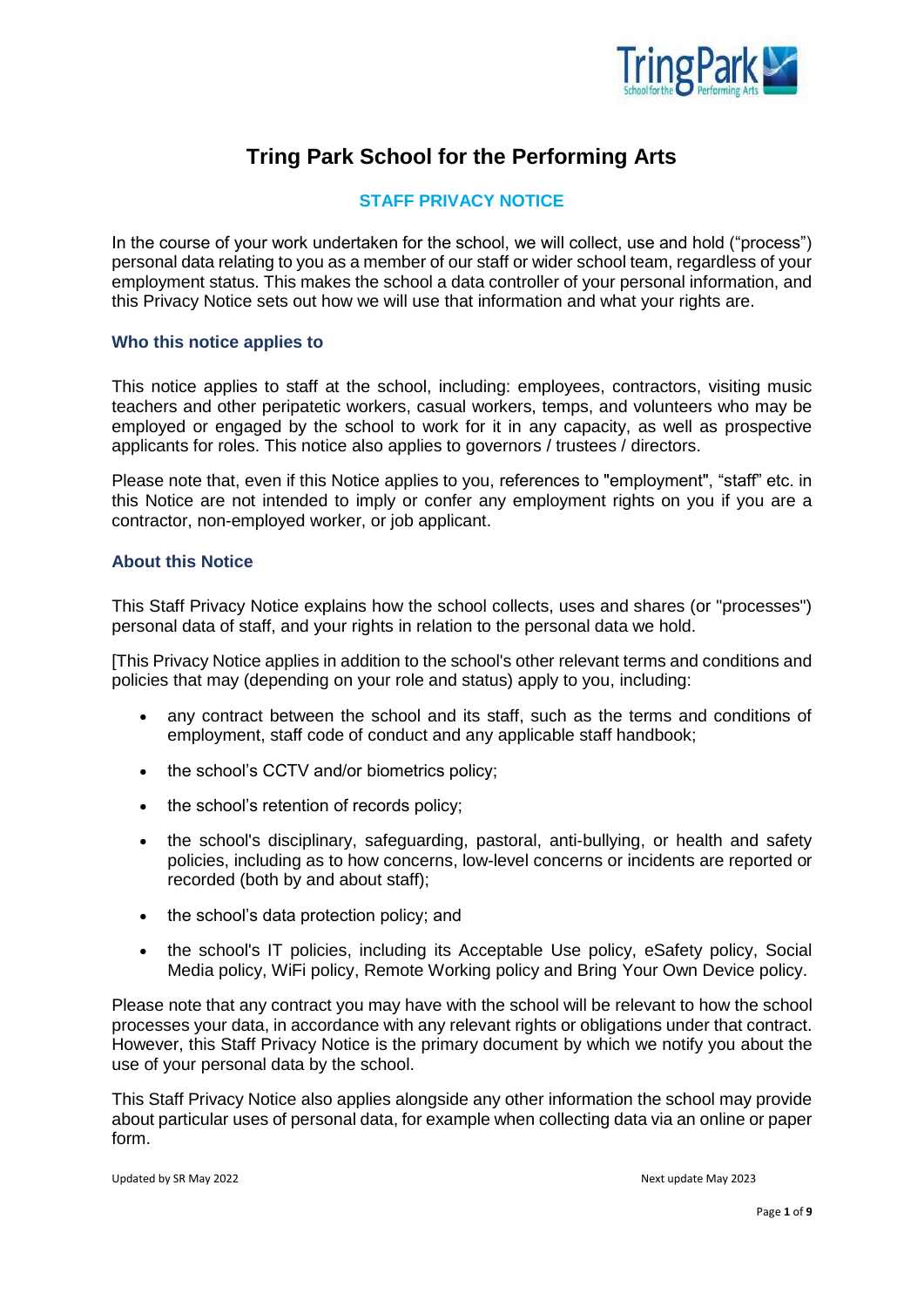

## **How we collect your information**

We may collect your personal data in a number of ways, for example:

- from the information you provide to us before making a job application, for example when you come for an interview:
- when you submit a formal application to work for us, and provide your personal data in application forms and covering letters, etc.; and
- from third parties, for example the Disclosure and Barring Service (DBS) and referees (including your previous or current employers or school), or (if you are a contractor or a substitute) your own employer or agent, in order to verify details about you and/or your application to work for us.

More generally, during the course of your employment with us, as a member of staff, we will collect data from or about you, including:

- when you provide or update your contact details;
- when you or another member of staff completes paperwork regarding your performance appraisals;
- in the course of fulfilling your employment (or equivalent) duties more generally, including by filling reports, note taking, or sending emails on school systems;
- in various other ways as you interact with us during your time as a member of staff, and afterwards, where relevant, for the various purposes set out below.

#### **The types of information we collect**

We may collect the following types of personal data about you (and your family members and 'next of kin', where relevant):

- contact and communications information, including:
	- o your contact details (including email address(es), telephone numbers and postal address(es);
	- o contact details (through various means, as above) for your family members and 'next of kin', in which case you confirm that you have the right to pass this information to us for use by us in accordance with this Privacy Notice;
	- o records of communications and interactions we have had with you;
- biographical, educational and social information, including:
	- $\circ$  your name, title, gender, nationality and date of birth;
	- $\circ$  your image and likeness, including as captured in photographs taken for work purposes;
	- o details of your education and references from your institutions of study;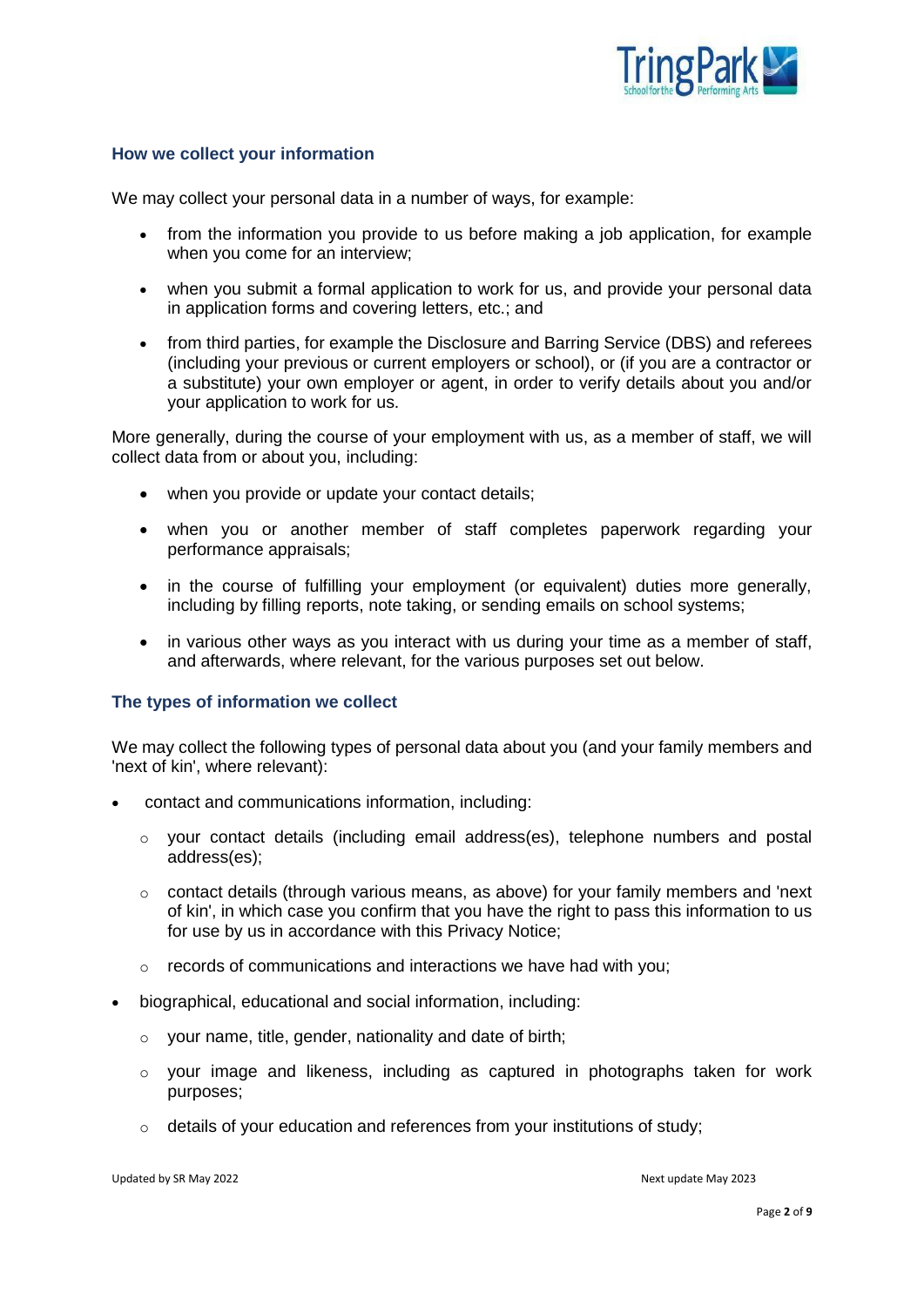

- o lifestyle information and social circumstances;
- o your interests and extra-curricular activities;
- financial information, including:
	- o your bank account number(s), name(s) and sort code(s) (used for paying your salary or invoices and processing other payments);
	- o your tax status (including residence status);
	- $\circ$  Gift Aid declaration information, where relevant (for example, where we help you to administer donations to charity from your pre-taxed earnings);
	- $\circ$  information related to pensions, national insurance, or employee benefit schemes;
- work related information, including:
	- $\circ$  details of your work history and references from your previous employer(s);
	- $\circ$  vour personal data captured in the work product(s), notes and correspondence you create while employed by or otherwise engaged to work for the school;
	- o details of your professional activities and interests;
	- $\circ$  your involvement with and membership of sector bodies and professional associations;
	- $\circ$  information about your employment and professional life after leaving the school, where relevant (for example, where you have asked us to keep in touch with you);
	- o nationality and other immigration status information (i.e. about your entitlement to work in the UK), including copies of passport information (if applicable);
- and any other information relevant to your employment or other engagement to work for the school.

Where this is necessary for your employment or other engagement to work for us, we may also collect special categories of data, and information about criminal convictions and offences, including:

- information revealing your racial or ethnic origin;
- trade union membership, where applicable:
- information concerning your health and medical conditions (for example, where required to monitor and record sickness absences, dietary needs, or to make reasonable adjustments to your working conditions or environment);
- [biometric information, for example where necessary for school security systems];
- information concerning your sexual life or orientation (for example, in the course of investigating complaints made by you or others, for example concerning discrimination); and
- information about certain criminal convictions (for example, where this is necessary for due diligence purposes, or compliance with our legal and regulatory obligations);

Updated by SR May 2022 2008 and the Update May 2023 Next update May 2023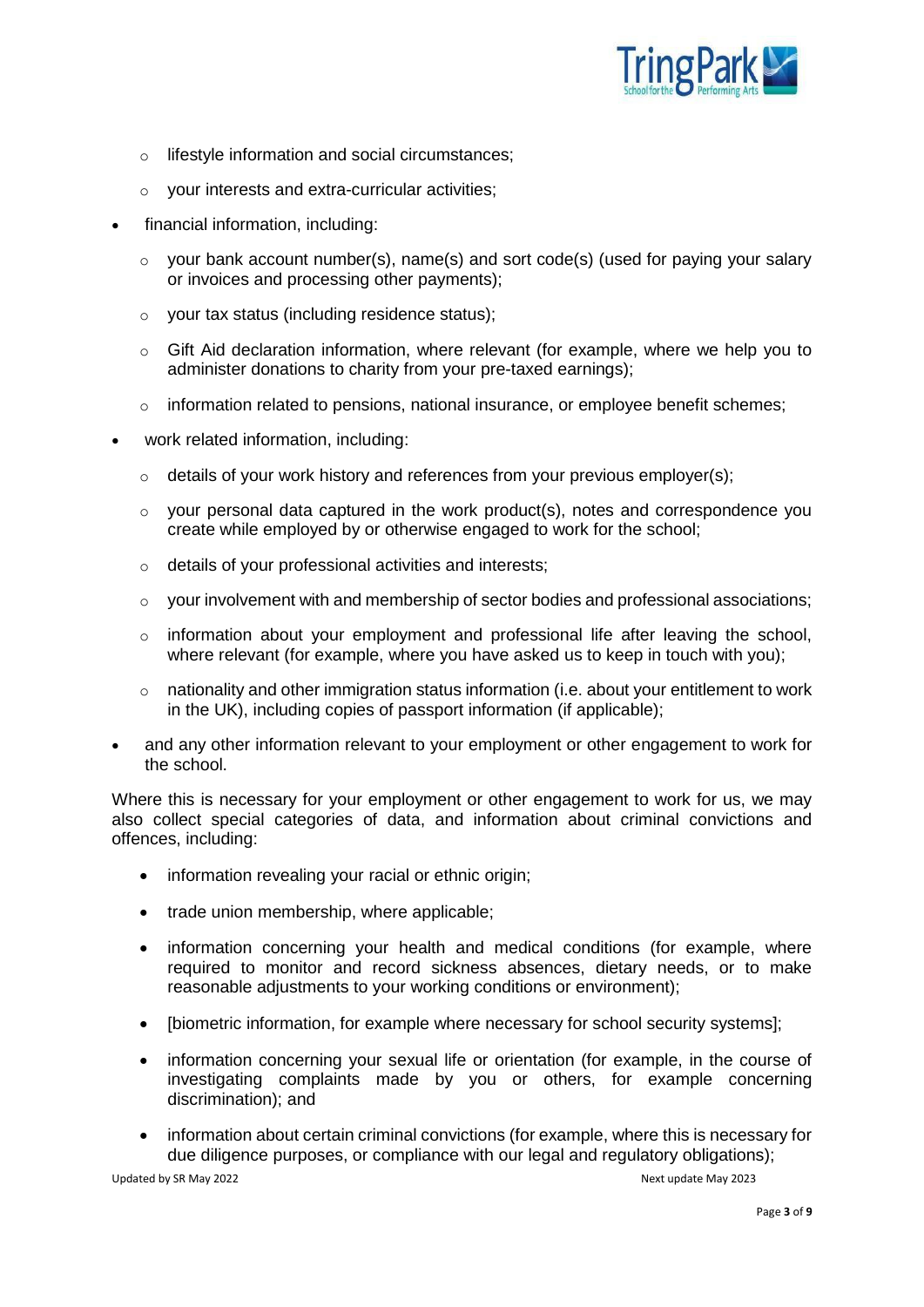

However, this will only be undertaken where and to the extent it is necessary for a lawful purpose in connection with your employment or other engagement to work for the school.

# **The bases for processing your personal data, how that data is used and whom it is shared with**

## (i) *Entering into, or fulfilling, our contract with you*

We process your personal data because it is necessary for the performance of a contract to which you are a party or in order to take steps at your request prior to entering into a contract, such as a contract of employment or other engagement with us. In this respect, depending on your role and status, we are likely to use your personal data for the following purposes:

- administering job applications and, where relevant, offering you a role with us;
- carrying out due diligence checks on you, whether during the application process for a role with us or during your engagement with us, including by checking references in relation to your education and your employment history;
- once you are employed or engaged by us in any capacity, for the performance of the contract of employment (or other agreement) between you and us;
- to pay you and to administer benefits (including pensions) in connection with your employment or other engagement with us;
- monitoring your attendance and your performance in your work, including in performance appraisals;
- promoting the school to prospective parents and others, including by publishing the work product(s) you create while employed by or otherwise engaged to work for the school;
- for disciplinary purposes, including conducting investigations where required;
- for other administrative purposes, for example to update you about changes to your terms and conditions of employment or engagement, or changes to your pension arrangements;
- for internal record-keeping, including the management of any staff feedback or complaints and incident reporting; and
- for any other reason or purpose set out in your employment or other contract with us.

#### (ii) *Legitimate Interests*

We process your personal data because it is necessary for our (or sometimes a third party's) legitimate interests. Our "legitimate interests" include our interests in running the school in a professional, sustainable manner, in accordance with all relevant ethical, educational, charitable, legal and regulatory duties and requirements (whether or not connected directly to data protection law). In this respect, depending on your role and status, we are likely to use your personal data for the following:

Updated by SR May 2022 2008 and the Update May 2023 Next update May 2023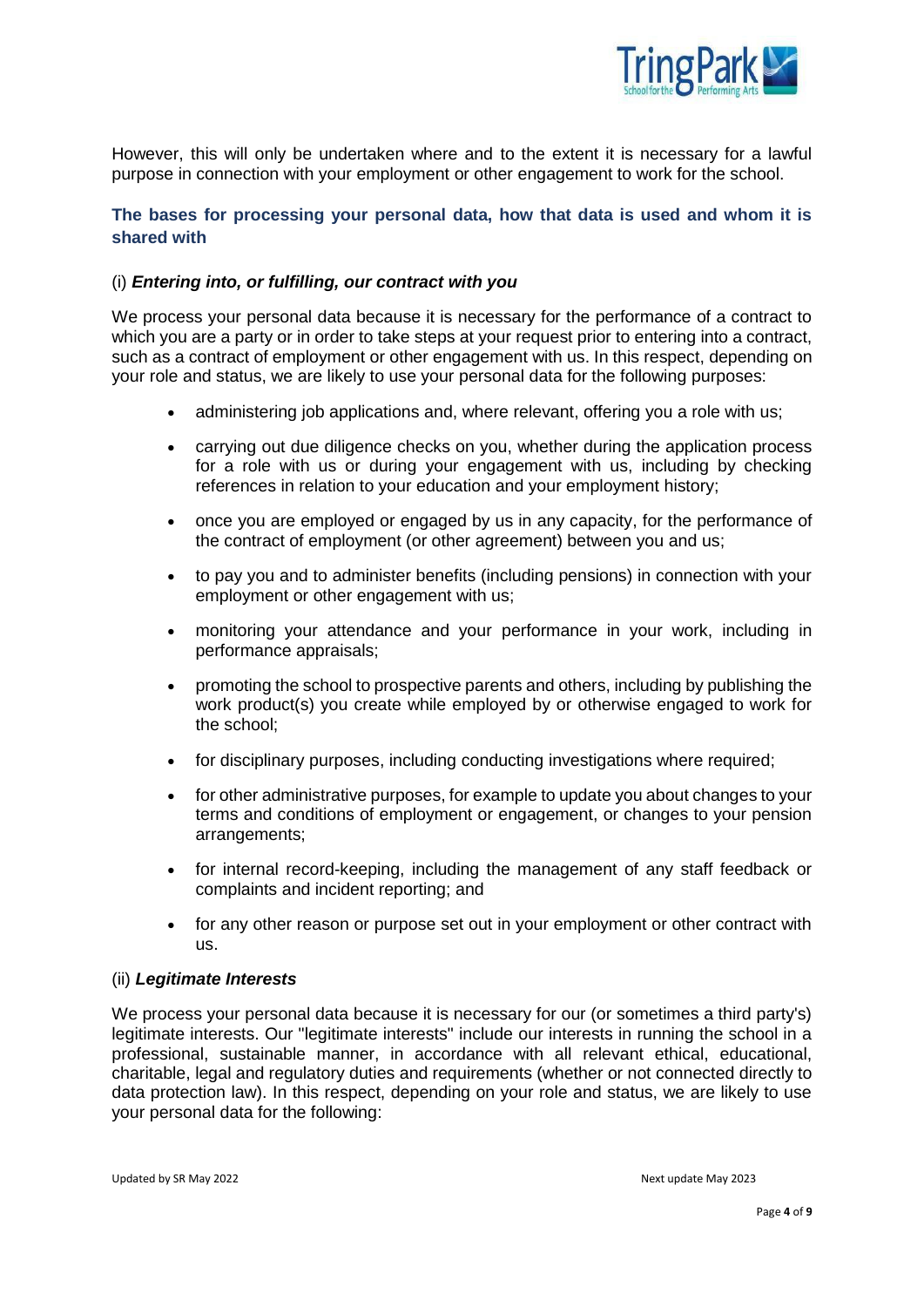

- providing you with information about us and what it is like to work for us (where you have asked for this, most obviously before you have made a formal application to work for us);
- for security purposes, including by operating security cameras in various locations on the school's premises;
- to enable relevant authorities to monitor the school's performance and to intervene or assist with incidents as appropriate;
- to provide education services to pupils, including where such services are provided remotely (either temporarily or permanently);
- to carry out or cooperate with any school or external complaints, disciplinary or investigatory process;
- for the purposes of management planning and forecasting, research and statistical analysis;
- in connection with organising events and social engagements for staff;
- making travel arrangements on your behalf, where required;
- contacting you or your family members and 'next of kin' for business continuity purposes, to confirm your absence from work, etc.;
- publishing your image and likeness in connection with your employment or engagement with us;
- to monitor (as appropriate) use of the school's IT and communications systems in accordance with the school's [*IT: acceptable use policy*] [and government guidance such as KCSIE].

## (iii) *Legal Obligations*

We also process your personal data for our compliance with our legal obligations, notably those in connection with employment, [charity / company law], tax law and accounting, and child welfare. In this respect, depending on your role and status, we are likely to use your personal data for the following:

- to meet our legal obligations (for example, relating to child welfare, social protection, diversity, equality, and gender pay gap monitoring, employment, immigration / visa sponsorship compliance and health and safety);
- for tax and accounting purposes, including transferring personal data to HM Revenue and Customs to ensure that you have paid appropriate amounts of tax, and in respect of any Gift Aid claims, where relevant;
- for the prevention and detection of crime, and in order to assist with investigations (including criminal investigations) carried out by the police and other competent authorities.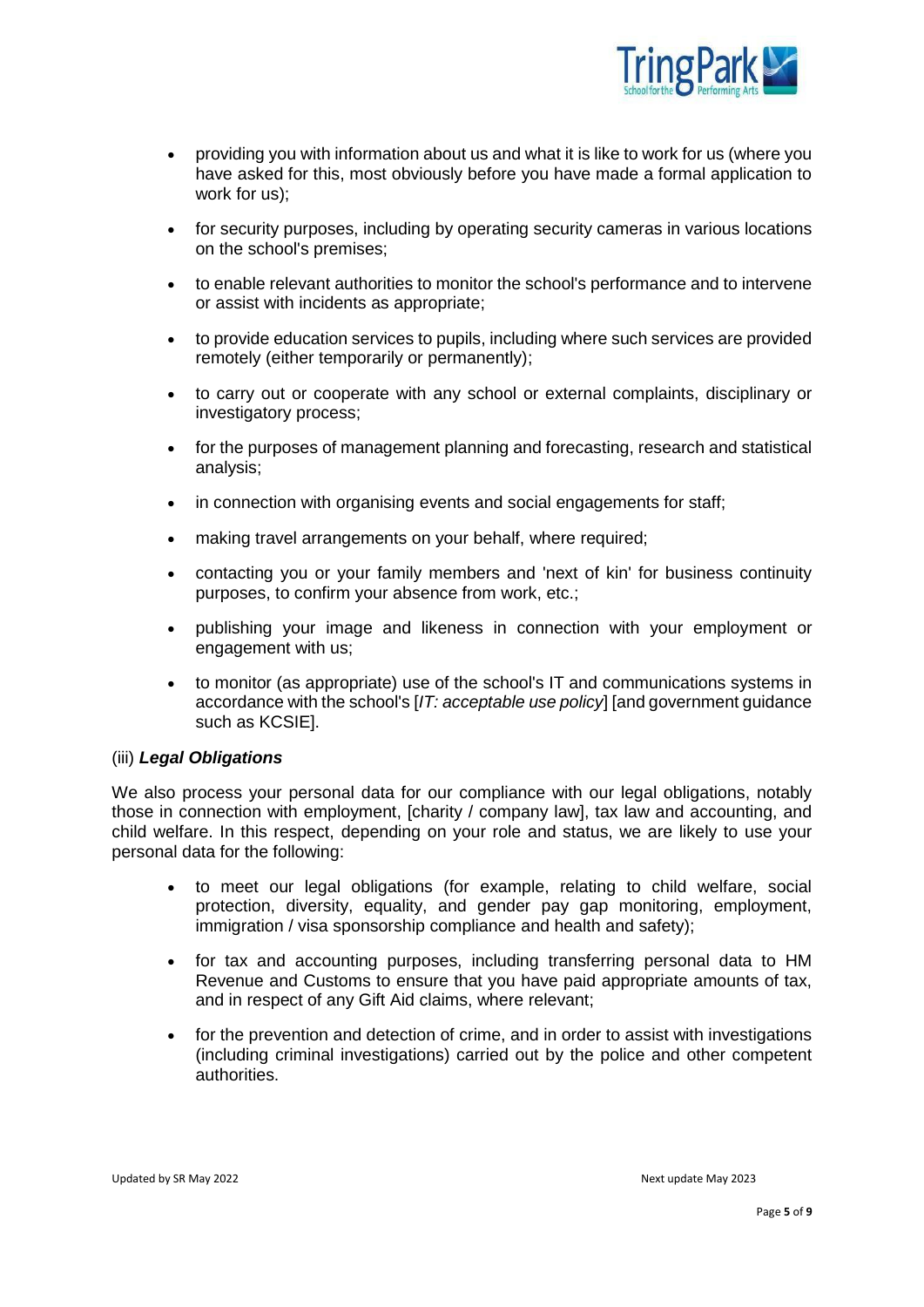

## (iv) *Special categories of data*

Depending on your role and status, we process special categories of personal data (such as data concerning health, religious beliefs, racial or ethnic origin, sexual orientation or union membership) or criminal convictions and allegations for the reasons set out below.

We will process this data on the basis that such processing is necessary to carry out obligations and exercise rights (both yours and ours) in relation to your employment or engagement.

In particular, we process the following types of special category personal data for the following reasons:

- your physical or mental health or condition(s) in order to record sick leave and take decisions about your fitness for work, or (in emergencies) act on any medical needs you may have. This may include Covid-19 (or similar) testing: including managing on-site testing and/or processing the results of tests taken by staff, and sharing this information with relevant health authorities;
- recording your racial or ethnic origin in order to monitor our compliance with equal opportunities legislation;
- trade union membership, in connection with your rights as an employee, agent or contractor and our obligations as an employer or engager of your services;
- categories of your personal data which are relevant to investigating complaints made by you or others, for example concerning discrimination, bullying or harassment;
- data about any criminal convictions or offences committed by you, for example when conducting criminal background checks with the DBS, or where it is necessary to record or report an allegation (including to police or other authorities, with or without reference to you);

We will process special categories of personal data for lawful reasons only, including because:

- you have given us your explicit consent to do so, in circumstances where consent is appropriate;
- it is necessary to protect your or another person's vital interests, for example, where you have a life-threatening accident or illness in the workplace and we have to process your personal data in order to ensure you receive appropriate medical attention;
- it is necessary for the purposes of carrying out rights and obligations of the School in connection with employment law, or some function in the substantial public interest, including the safeguarding of children or vulnerable people, or as part of a process designed to protect others from malpractice, incompetence or unfitness in a role (or to establish the truth of any such allegations);
- to comply with public health requirements (e.g. in respect of Covid-19 (or in similar circumstances); or
- it is necessary for the establishment, exercise or defence of legal claims, such as where any person has brought a claim or serious complaint against us or you.

Updated by SR May 2022 **Next update May 2023** Next update May 2023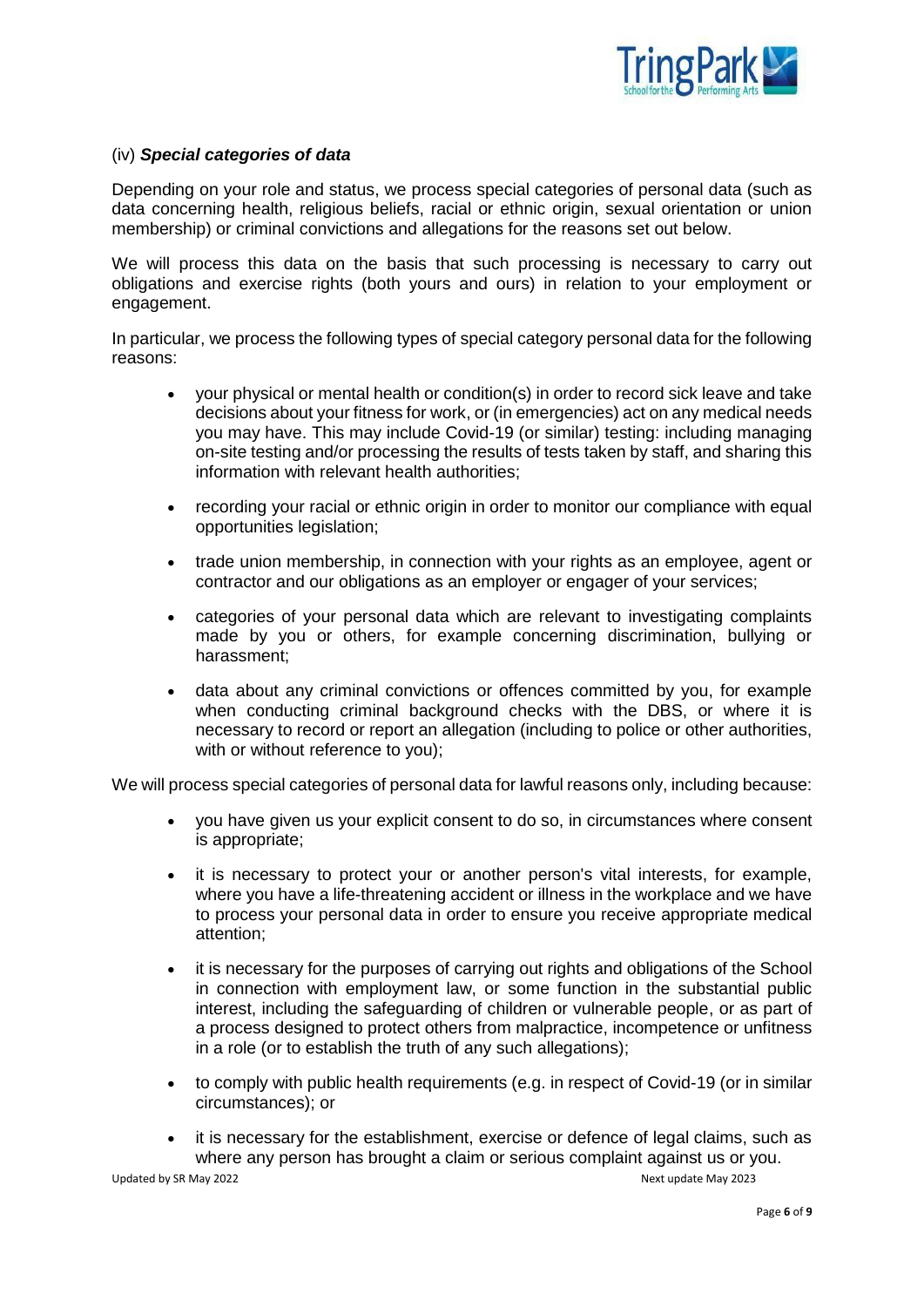

### (v) *Low-level concerns about adults*

We will process personal data about you, whether or not it constitutes special category data, in accordance with our policy on recording and sharing low-level concerns about adults. This will be processed for the same safeguarding reasons as set out above.

Such records are subject to the rules on retention set out in the school's Low-Level Concerns Policy, and you have the same rights in respect of that information, as any other personal data that we hold on you. However, any requests to access, erase or amend personal data we hold in accordance with this policy may be subject to necessary exemptions, for example if we consider that compliance with the request might unreasonably impact the privacy rights of others or give rise to a risk of harm to children.]

## **Sharing your information with others**

For the purposes referred to in this privacy notice and relying on the bases for processing as set out above, we may share your personal data with certain third parties. We may disclose limited personal data (including in limited cases special category or criminal data) to a variety of recipients including:

- other employees, agents and contractors (e.g. third parties processing data on our behalf as part of administering payroll services, the provision of benefits including pensions, IT etc. – although this is not sharing your data in a legal sense, as these are considered data processors on our behalf);
- DBS and other government authorities (e.g. HMRC, DfE, CAFCASS, police, Home Office, a relevant public health / NHS body and / or local authority) and/or appropriate regulatory bodies e.g. the **[Teaching Regulation Agency](https://www.gov.uk/government/organisations/teaching-regulation-agency)**, the **[Independent Schools Inspectorate](https://www.isi.net/)**, the **[Charity Commission](https://www.gov.uk/government/organisations/charity-commission)**] etc.;
- external auditors or inspectors;
- our advisers where it is necessary for us to obtain their advice or assistance, including insurers, lawyers, accountants, or other external consultants;
- third parties and their advisers in the unlikely event that those third parties are acquiring or considering acquiring all or part of [our business] [our school], or we are reconstituting or setting up some form of joint working or partnership arrangement in the unlikely event that those third parties are acquiring or considering acquiring all or part of [our business] [our school], or we are reconstituting [or setting up some form of joint working or partnership arrangement [in the UK or abroad]];
- when the school is legally required to do so (by a court order, government body, law enforcement agency or other authority of competent jurisdiction), for example HM Revenue and Customs or police.

We may also share information about you with other employers in the form of a reference, where we consider it appropriate, or if we are required to do so in compliance with our legal obligations. References given or received in confidence may not be accessible under your UK GDPR rights.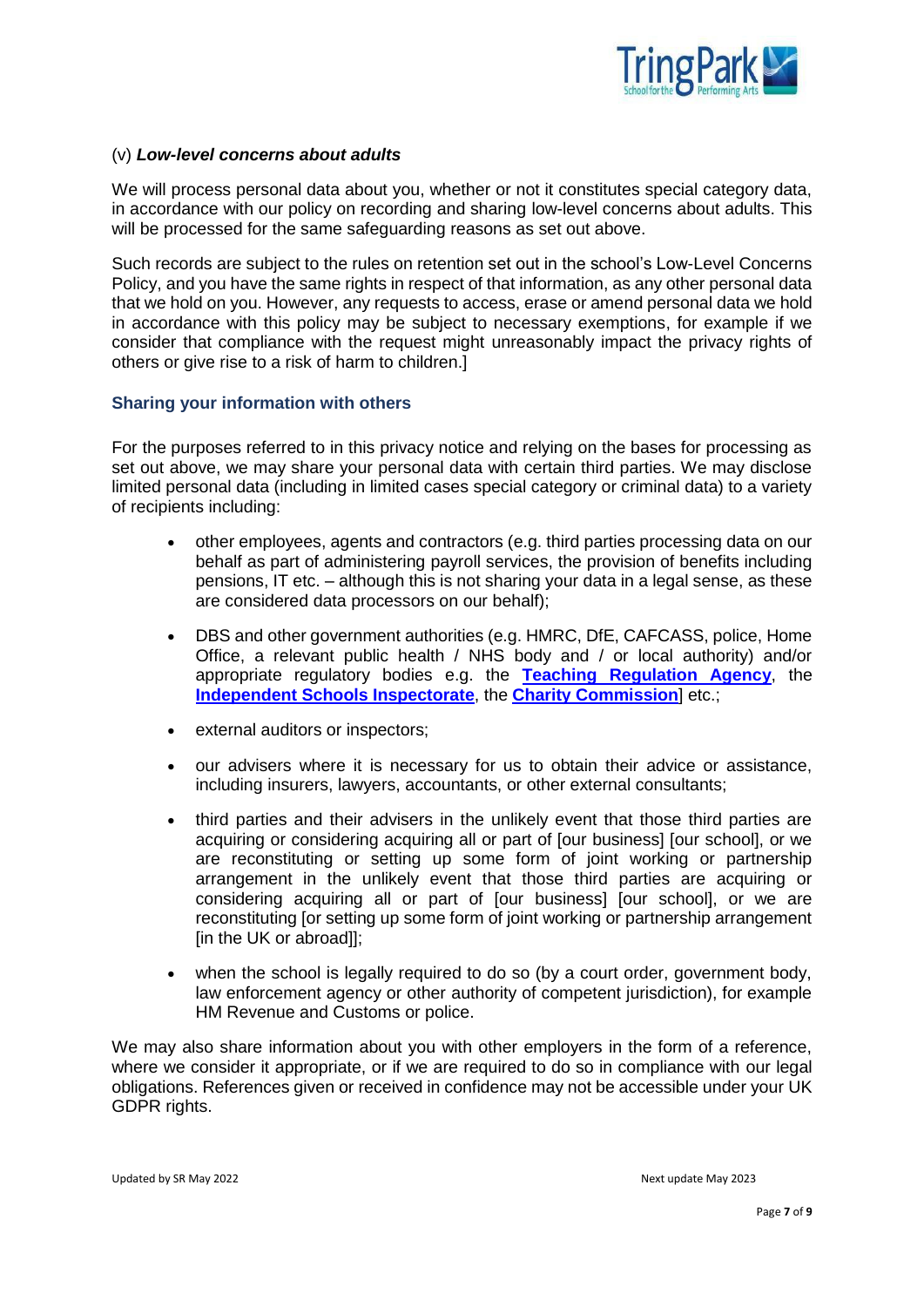

## **How long your information is kept**

Personal data relating to unsuccessful job applicants is deleted *within 6 months of the application process]*, except where we have notified you we intend to keep it for longer (and you have not objected).

Subject to any other notices that we may provide to you, we may retain your personal data for a period of 7 years after your contract has expired or been terminated.

However, some information may be retained for longer than this, for example incident reports and safeguarding files, in accordance with specific legal requirements.

## **Your rights**

*You have the following rights:*

- *to obtain access to, and copies of, the personal data that we hold about you;*
- *to require us to correct the personal data we hold about you if it is incorrect;*
- *to require us (in certain circumstances) to erase your personal data;*
- *to request that we restrict our data processing activities (and, where our processing is based on your consent, you may withdraw that consent, without affecting the lawfulness of our processing based on consent before its withdrawal);*
- *to receive from us the personal data we hold about you which you have provided*
- *to us, in a reasonable format specified by you, including for the purpose of you transmitting that personal data to another data controller;*
- *to object, on grounds relating to your particular situation, to any of our particular processing activities where you feel this has a disproportionate impact on your rights.*

*Please note that the above rights are not absolute, and we may be entitled to refuse requests where exceptions apply. The school will endeavour to respond to any such requests as soon as is reasonably practicable and in any event within statutory time-limits (which is generally one month, but actually fulfilling more complex or multiple requests, e.g. those involving third party information, may take 1-2 months longer).]*